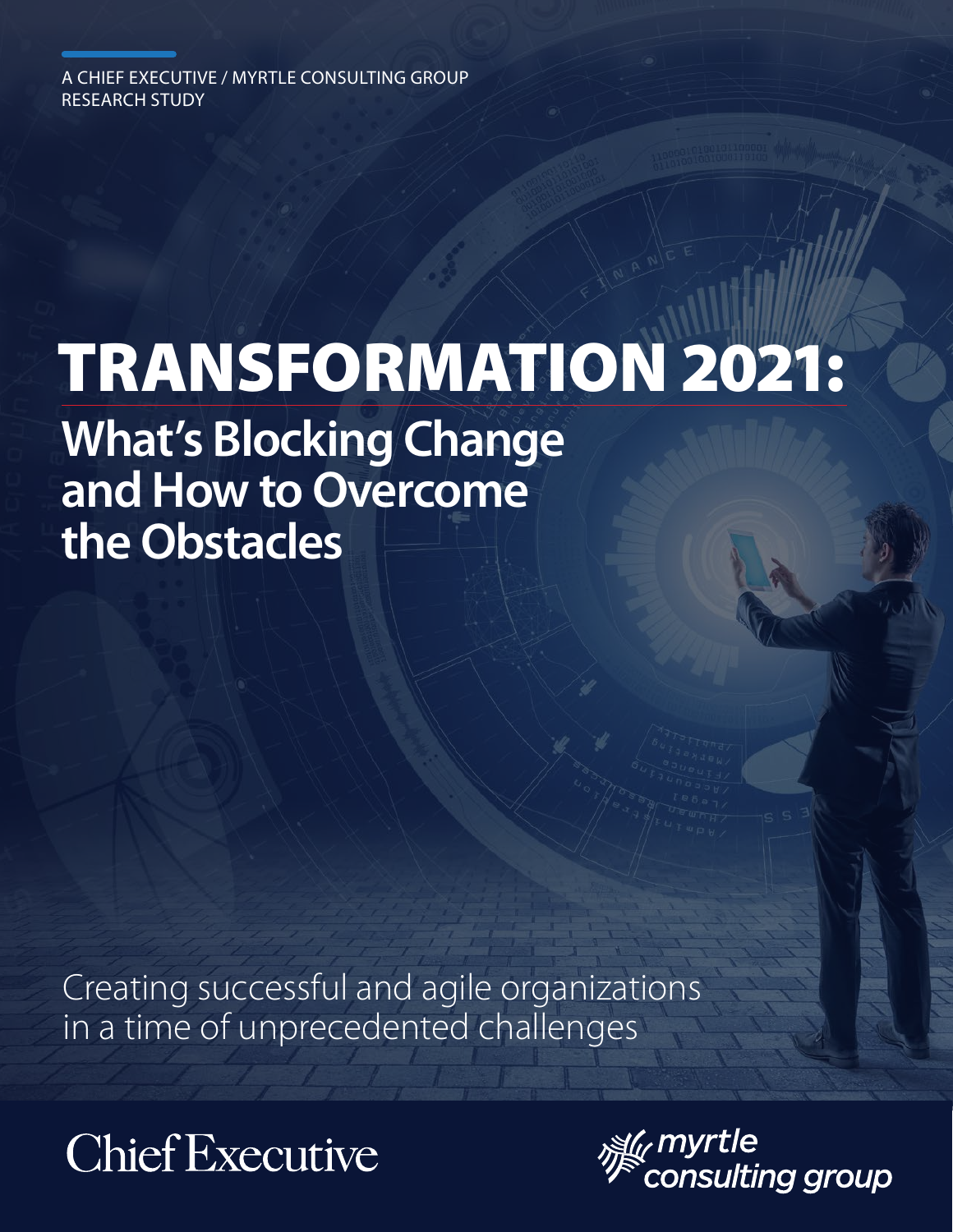### **We are in the midst of one of the most disruptive periods in a half century.**

The Covid-19 pandemic surged at a time when great transformation was already under way. The pace at which the business landscape is changing has accelerated tenfold in 2020, and it is now a make-or-break time for leaders, who will succeed or fail based on their ability to promptly pivot and take action for the journey forward.

In July 2020, Chief Executive Group and Myrtle Consulting Group partnered to survey more than 300 CEOs and C-Suite executives on how they were preparing for the road ahead. This report presents our findings along with actions leaders can take today to create sustainable organizational change and overcome some of the trickiest leadership challenges we all face.

## KEY FINDINGS



9 out of 10 business leaders are in the midst of organizational change, to varying degrees



Half of the respondents say Covid has increased the pressure for transformation



More than half of business chiefs plan to increase their allocation of resources in technology over the next 12 months, and 44 percent intend to allocate additional resources to the transformation of their entire business model



The majority of companies undergoing change say their biggest concern is internal capabilities and resources—well ahead of cost and ROI



Overall, CEOs are fairly confident they will achieve the desired results in the allotted timeframe, rating it a 7.3 out of 10, on a 1-10 scale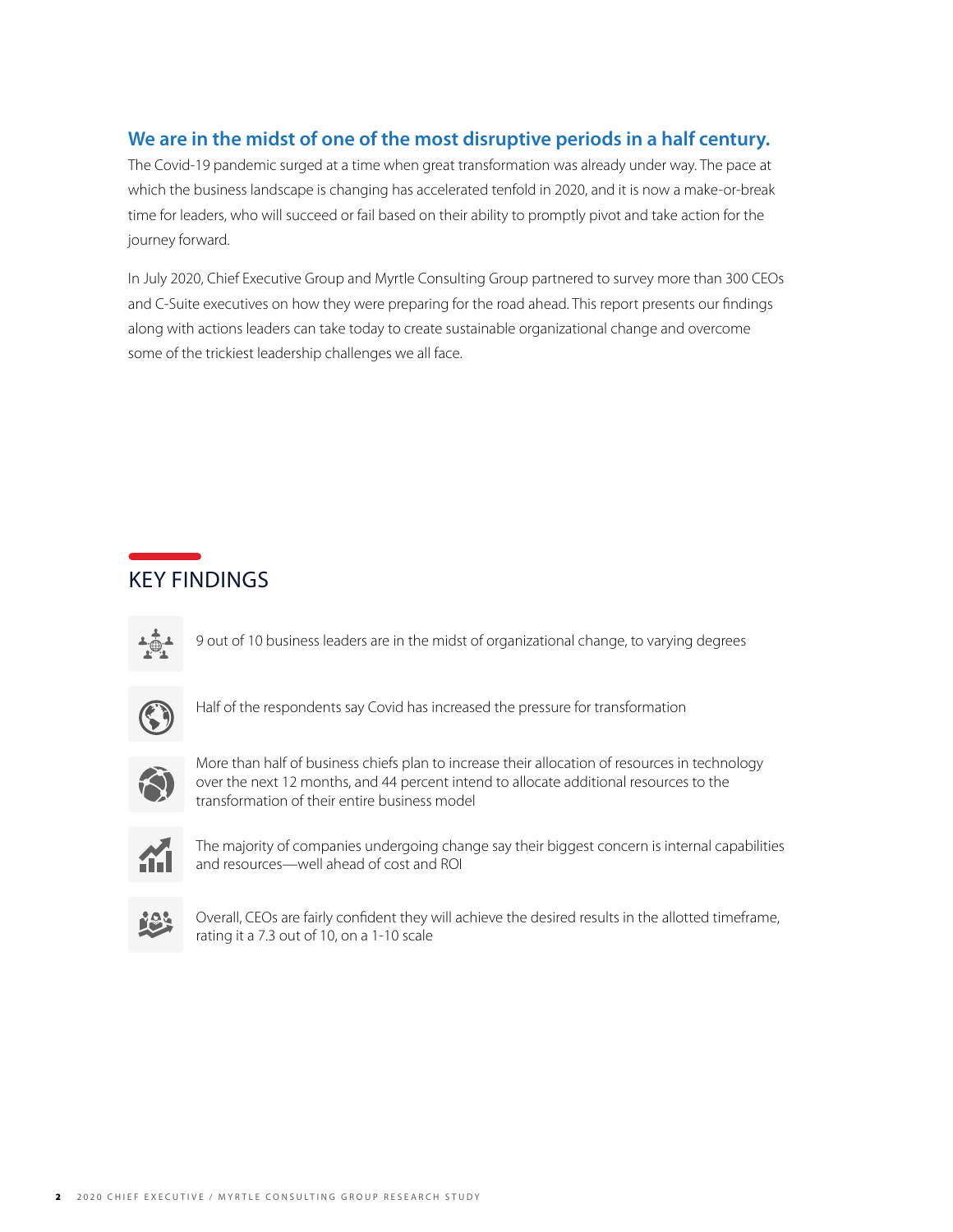#### **ORGANIZATIONS EMBARK ON TRANSFORMATION JOURNEYS FOR VARIOUS REASONS.**

A change in the competitive landscape, innovation, business contraction/expansion or macroeconomic forces are all examples of triggers that have motivated leaders to make change within their businesses.

Historically, these triggers often occurred individually; Covid-19 has created a unique climate where all factors have not only converged at once but also suddenly. The result: a spate of unprecedented change across geographies, businesses and industries; a simultaneous shock to both supply and demand, with, on one end, challenges to the production of goods and, on the other, a demand shortage for numerous products and services. Of the 326 CEOs surveyed by Chief Executive Group and Myrtle Consulting Group in July 2020, 89 percent said that their companies are currently undergoing change, with 53 percent saying those changes were either full-scale transformations or significant changes.

The key challenge, of course, is enacting transformation deliberately, even in this challenging time—driving a process rather than being driven by outside forces. "The very nature of what we do as leaders is allowing the organization to adapt or to change," says Edwin Bosso, CEO of Myrtle Consulting Group and author of *6,000 Dreams: The Leader's Guide to a Successful Business Transformation Journey.* "Now, there are different skills in that transition. Sometimes we call it transformation. Sometimes we call it change, but that's our role as leaders."

#### *Worth noting:*

Ninety-one percent of CEOs who are going through change today say they had begun their evolution prior to the crisis, and fully half say that Covid-19 was the catalyst for either effecting change or increasing the pace and intensity of the transformation.

Among the challenges to change that CEOs say they are facing within the current climate, limited resources tops the list (51 percent), followed by cost (28 percent) and ROI and proper scope definition tied at (21 percent).

Our research also finds that the scope of change is very different depending on company size. Larger companies are taking on broader transformation initiatives, while smaller companies with fewer staff feel more constrained, tackling change at a slower, piecemeal pace.

**Which of the following best describes your organization's aspiration for change over the next 12 months?**



Note: Percentages may not add up to 100% due to rounding.

**Was your aspiration for change the same prior to Covid-19?**



Note: Percentages may not add up to 100% due to rounding.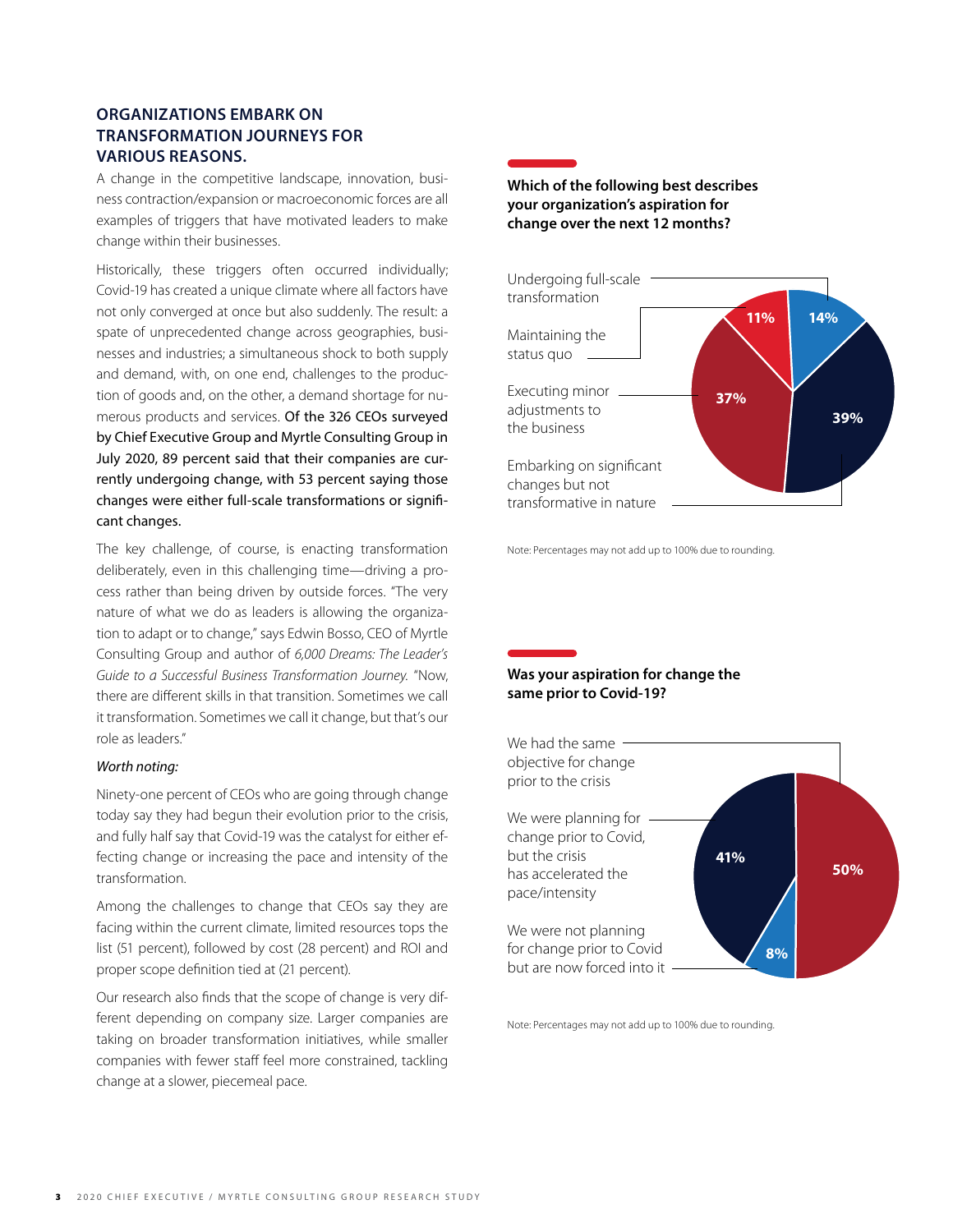For John Paul Amalfe, third-generation CEO of 75-yearold family-operated Momentum USA, a mid-sized aftermarket undercar manufacturer with facilities across North America, the crisis has added new areas of focus. The company had been aggressively pursuing capital investment into automation and technology in order to remain agile and maintain competitiveness in an increasingly automated sector, but Covid-19 has now forced him to also rethink all the health and safety protocols in place at the 600-employee company plants.

"Covid forced us to rethink basically everything that happens: breaks, lunches, temperature checks on the way in, masks within the production facility," he says, adding that they also needed to make arrangements for employees with respiratory conditions who could not do physical work with face coverings. "We had to come up with policy on all this stuff that didn't need to exist before Covid. We quickly had to build what we called our crisis plan so that from day one, when our employees entered into our building, they knew the new protocols that had to be put in place. And then, we needed all of our supervisors to enforce and make sure that everybody was following them."

He says the key to successful change—whether that's adopting new technology or implementing new processes, both of which disrupt employees' day-to-day—is to do so without losing sight of who you are and what's made the company a success.

"You embrace the future and you embrace the vision of what you think is going to be important in the future, but you do that within the core company, within the vision of where you want to be, who you are, what you want to do," he says. "Yes, that is challenging, but we find that as long as you have willing employees that want to learn and want to improve, they can grasp and will grasp the way of doing things today and the way of doing things tomorrow."

Jonathan Reckford, CEO of Habitat for Humanity International, says crises like the one caused by Covid-19 should not become a reason for stopping or putting transformation on hold.

"If it really is transformational change, it has to be an imperative," he says. "You can adjust the levers. You can adjust the schedule. You can adjust the scope. But in theory, if it's an imperative, you can't really not do it."

Reckford, who's leading the global nonprofit through Note: Percentages may not add up to 100% due to rounding.

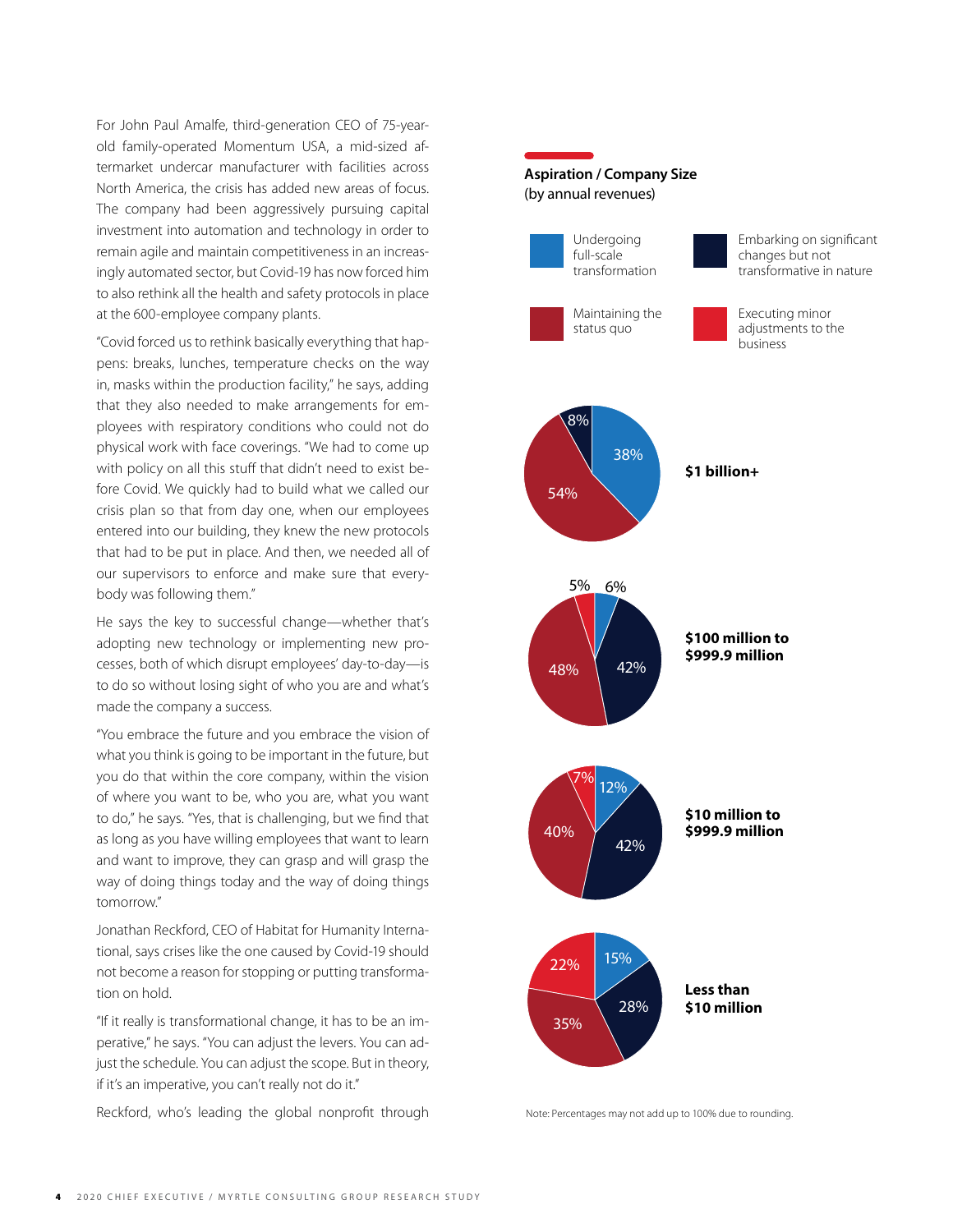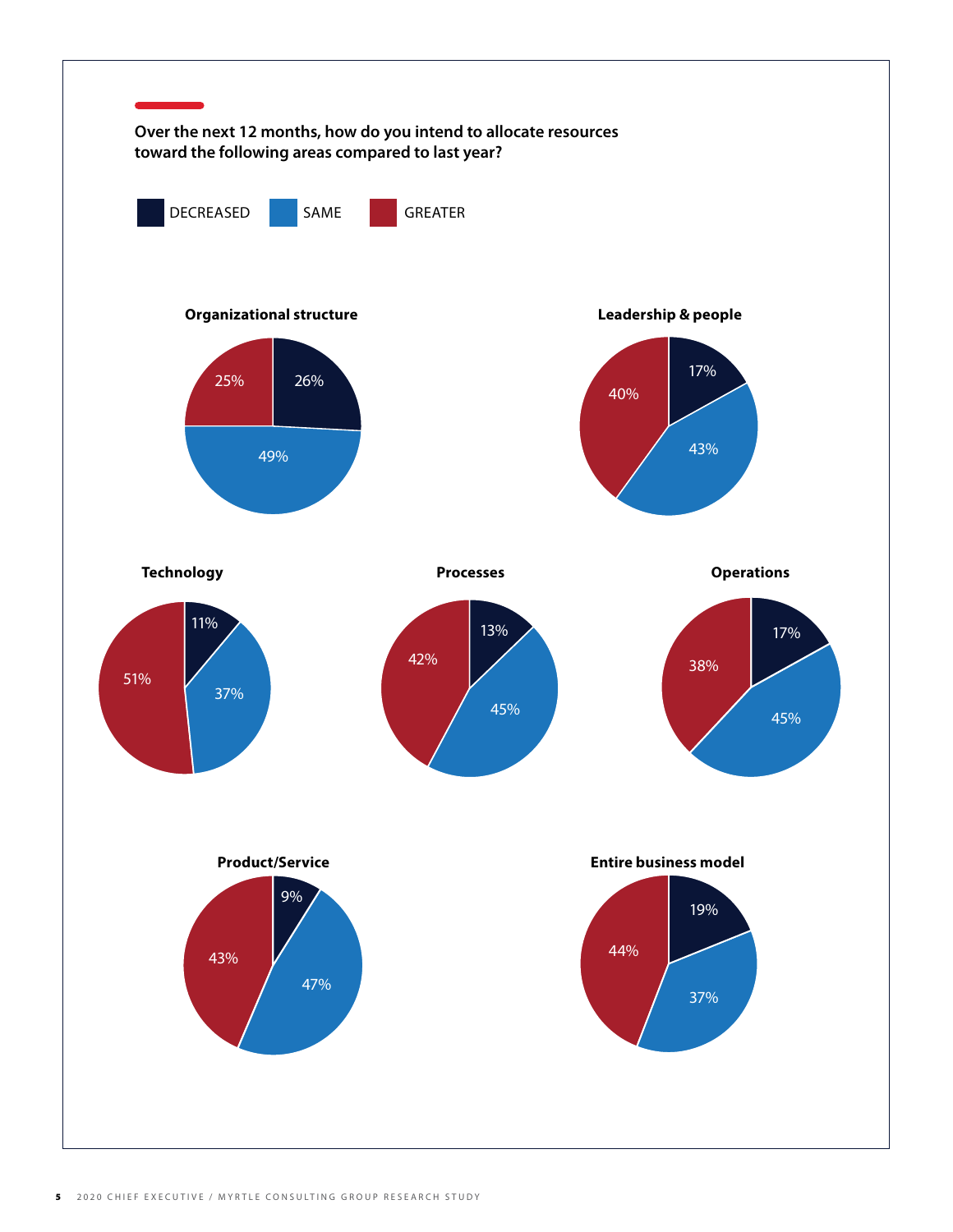full-scale transformation, says that while there were certain elements of his organization's original plan that the constraints of Covid-19 have made harder to accomplish, there were also some that were sped up as a result of the crisis.

"We were able to do some organizational changes that would have been very difficult in a non-crisis," he says, noting that he has also used the urgency of crises in the past, such as the Indian Ocean tsunami and Hurricane Katrina, to learn about scaling. "The crisis gave us freedom to do things differently, take those lessons and share them around the world."

#### CHALLENGE ONE:

#### **PLANNING FOR LIMITED CAPABILITIES AND RESOURCES**

When it comes to change, the top concern on the minds of CEOs in their change process is having limited capabilities and resources. This does not come as a shock amid the context of high unemployment and social restrictions. Numerous companies have had to furlough or lay off employees to weather the storm, in addition to containing costs and operating from remote locations, thus making any transformation that had already begun all the more challenging to execute as planned.

Implementing change that has repercussions on various parts of the organization, particularly on employees, requires a great deal of considerations firsthand. Almost every area of an organization has direct or indirect impacts on human capital, so implementing new processes or new technology needs to include considerations for training, upscaling or recruiting people.

Where, in the past, companies would have sent employees to a training session as part of their human capital investment, the focus has now changed to building or advancing productivity through improved processes and operations, which, in turn, improves the skills of the workforce, so a company needs fewer resources in order to deliver the same level of output.

#### **POTENTIAL STRATEGY: GET HELP**

In a time of limited resources, CEOs often turn to external partners to help them carry on their change initiatives. External support can bolster internal expertise and capabilities and scale the needed human capital to make changes happen faster. They can also provide needed perspective at a time when leaders could get myopic in the face of so much change, primarily because these ex-

#### **CEOs' Top Concerns with Their Change Strategy**



\*Respondents were asked to select two.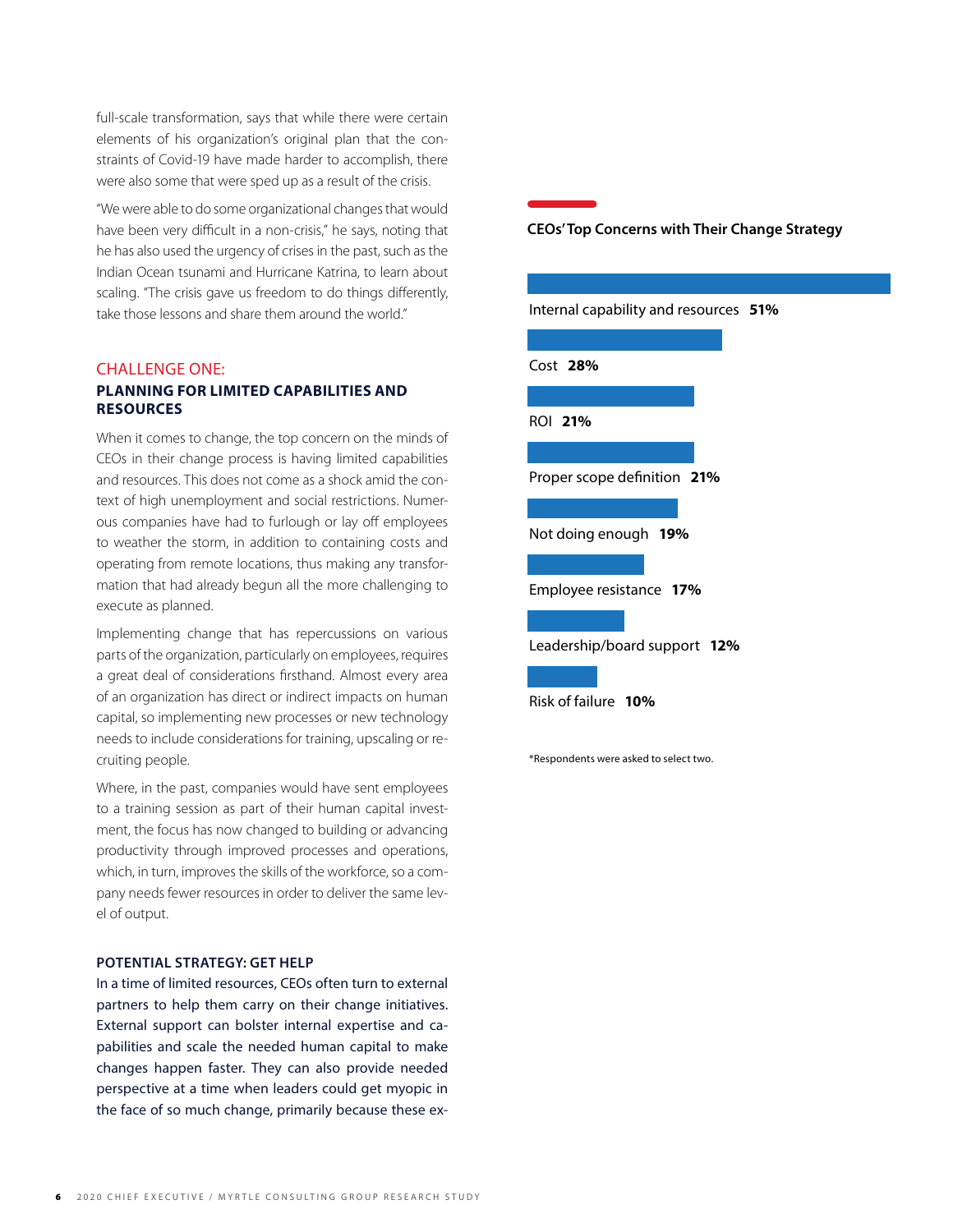perts are trained to address the complexities of change management, which can very rarely be matched by internal leaders or team members.

Additionally, an outside consultant can navigate up and down the hierarchical layers of the organization to accelerate change, unlike most internal resources that are not in a position to do so. And, especially at an all-hands-ondeck moment such as this, your existing team simply may not have the bandwidth to run the business and tackle transformation effectively at the same time.

#### CHALLENGE TWO:

#### **FORECASTING COST AND ROI CONSIDERATIONS**

Financial considerations are second on the list of concerns CEOs have when looking at their change strategy. The cost of any project and, logically, the return on the investment are crucial considerations for all CEOs, no matter the project. But while many business cases can be approved or rejected mainly on ROI, the case for change in today's fast-paced corporate setting should not rest solely on financial considerations but they will have financial implications.

#### **POTENTIAL STRATEGY: KPI TREES**

The key is establishing KPI trees to create a clear picture of the relationship between lower-level metrics on activities and higher-level goals, which are defined in financial terms. As transformation is executed and improvements are made, you can confidently expect that the improvements will result in visible financial gains through the transformation.

Imagine employees of an organization understanding the financial contribution of their activities and other business processes. The tree would distribute accountability and decision points throughout the firm and would provide insights into trade-offs and priorities.

Of course, mapping the KPI tree for your organization is only half the battle. Employees will need to learn to work with KPIs.

#### **CASE STUDY: METRICS MAKE CHANGE**

Denise McIntosh, the CEO of Springfield, Missouri-based industrial manufacturer Custom Powder Systems, says she experienced similar pushback from the leadership team when she proposed a significant project that implied change to not only the corporate culture but also the ERP system more than a decade ago. "For years, I had people fighting me on it," she says of her idea to implement an open-book management style based off Jack Stack's *The Great Game of Business.* "And wow, if we had only done this 15 years ago."

The project entails tracking and sharing every bit of financial data with all employees—with the exception of individual salaries—so that "everybody in the company knows what things cost and has line of sight and know that whatever they're doing, they understand how it fits into the big picture," she says. "We've tried to do that over the years. But when Covid hit, I said, 'We finally have enough information from our ERP system that we have to do this, or we may not survive. We have to get everybody on board understanding where we are, where we've been and where we want to go, because otherwise we may not be here to talk about it in six months.'"

She says implementing this change has impacted every segment of the company and affected every person in the organization. "Given that people are finally making the connection on how you can make a profit doing this," she says, "I know we can [get through this next phase]. I've needed the whole group with us to do it, but we have it now."

The project had such great outcomes that the company decided to expand it to a personal level, giving all employees financial literacy courses so they can take the wealth of knowledge home and improve their lives however they can—that impact on workers' lives and, by extension, the community would have been difficult to predict looking only at cost and ROI figures in a spreadsheet.

**As long as you have willing employees that want to learn and want to improve, they can grasp and will grasp the way of doing things today and the way of doing things tomorrow."**

—John Amalfe, CEO, Momentum USA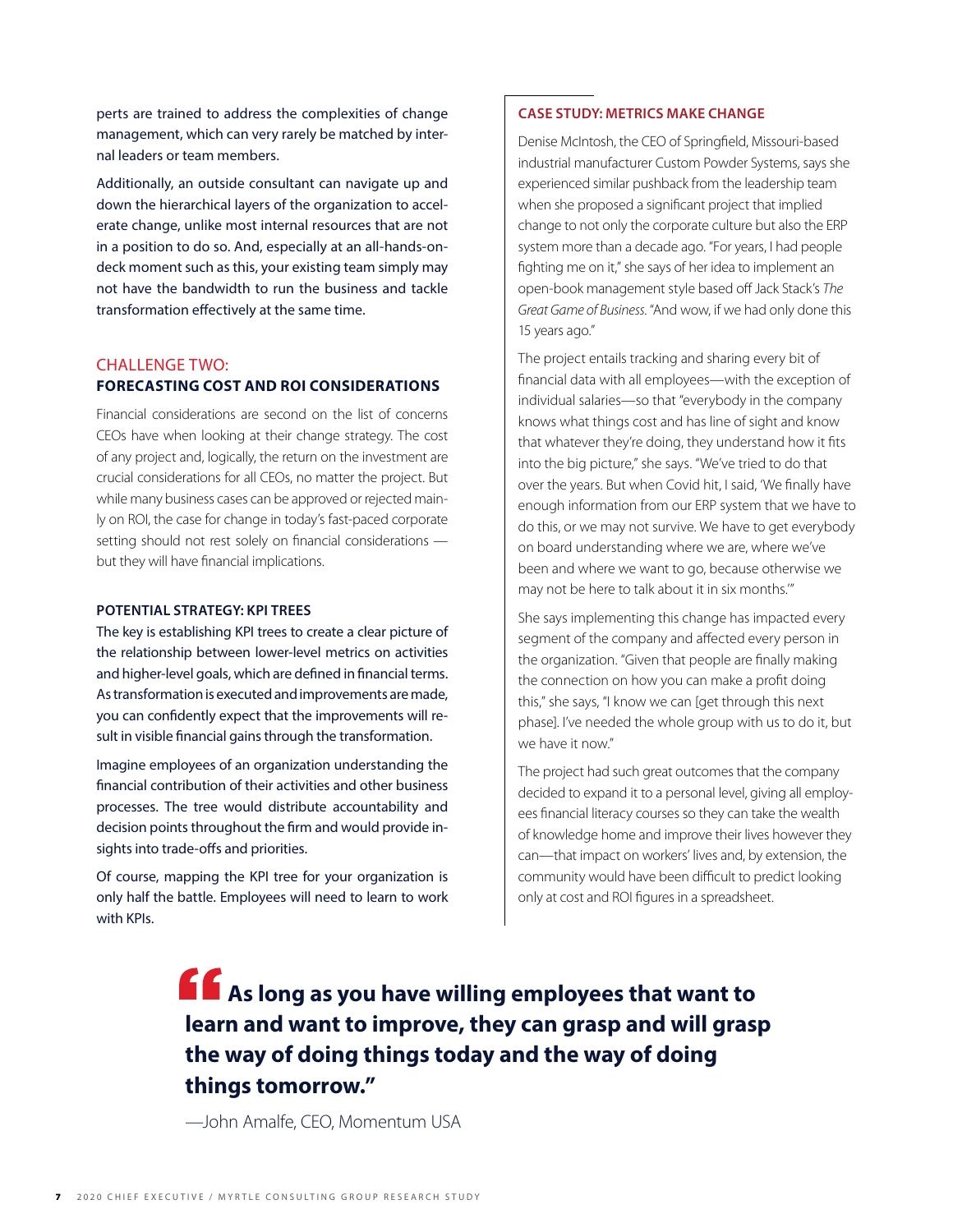#### CHALLENGE THREE:

#### **PROPER SCOPE DEFINITION AND THE FEAR OF NOT DOING ENOUGH**

More than a fifth of CEOs in the study report scope definition as a top concern in their change process (third on the list of concerns, tied with ROI). This is not surprising considering that ill-defined program scopes cause numerous problems.

Some the issues companies often encounter in a transformation is a scope—which is the description of the area of focus of the transformation—that drifts from the originally defined target, is summarily defined and rushed, or is missing the target completely. Leaders who take the time to establish a clear scope definition by reasoning out why the company is transforming and linking what they are trying to accomplish to their company's strategic purpose have a much better chance of success.

#### **POTENTIAL STRATEGY: THE A.L.I.C.E. METHODOLOGY**

To help CEOs through a more thoughtful exercise at scope definition, including tighter metrics, Bosso created the A.L.I.C.E. methodology:

- $A =$  articulate the problem
- **L** = list the ways
- $I =$  identify the means
- $c =$  capture the enablers
- (i.e., other areas/players that will enable the change)
- $E =$  evaluate synergies and interdependencies

There are many ways to set the scope and define the area of transformation. They can be categorized across three realms: physical, functional and organizational effectiveness.

| Physical or<br>Geographic | Functional                  | Organizational<br>Effectiveness |
|---------------------------|-----------------------------|---------------------------------|
| • Four walls of factory   | • Production                | • Leadership                    |
| • Number of plants        | $\cdot$ Sales               | • Processes                     |
| • Region                  | • Logistics<br>• Operations | • Management<br>Systems         |
| • Country                 |                             | • Organizational<br>Structure   |
|                           |                             | • Technology                    |

Identifying the reasons why the status quo is no longer an option and how the organization must transform are important parts of properly defining the scope of change. One of the most common hurdles to accomplishing this, however, is failing to recognize self-censorship.

According to Bosso, self-censoring is "what happens before you even start talking transformation to your closest circle," he says. "As you start understanding what's happening to your business, what's happening to the context in which you operate, and as you start considering your options for your business, that voice in your head that says to you, 'No, this will not be possible. No, you will not be able to do this.'"

Leaders must overcome this self-censorship and have the confidence to formulate a bold vision of where their companies should be, how they can get there and what the challenges and enablers will be along that journey.

#### **CASE STUDY: CHANGING THE QUESTION**

Reckford, the Habitat for Humanity CEO who's led the global nonprofit's tremendous growth, from serving 125,000 individuals a year to helping more than 7 million people last year alone, says he believes that the audaciousness of questions leaders ask themselves is at the root of true transformation—and how leaders can alleviate the fear of "not doing enough."

"Our vision has always been a world where everyone has a decent place to live," he says. "Everyone is obviously a big number, and we were building houses all over the world but not on track to hit that goal. I think we calculated that at our current very fast growth rate, it was still going to take a thousand years to eliminate the housing deficits in the world. And that seemed unacceptably slow."

He says because of that, he changed the framing question from how many houses Habitat could build to what it would take to meaningfully reduce the housing deficits in all the geographies the organization serves.

"That's a much more audacious and challenging question, but it forced us to think more about how we could influence markets and policies. It really pushed us into advocacy," he says, adding that for such a bold objective to be moved from concept to reality, leaders must be able to demonstrate how the opportunity is greater than the pain of the change.

"Ultimately, people aren't going to change just because you think you've got a better way; they're going to change because standing still doesn't work," he says.

Identifying and communicating the reasons why the status quo is no longer an option are critical parts of the task of properly defining the scope of change. To achieve them successfully, leaders must understand the emotional cycle of change and learn to overcome resistance.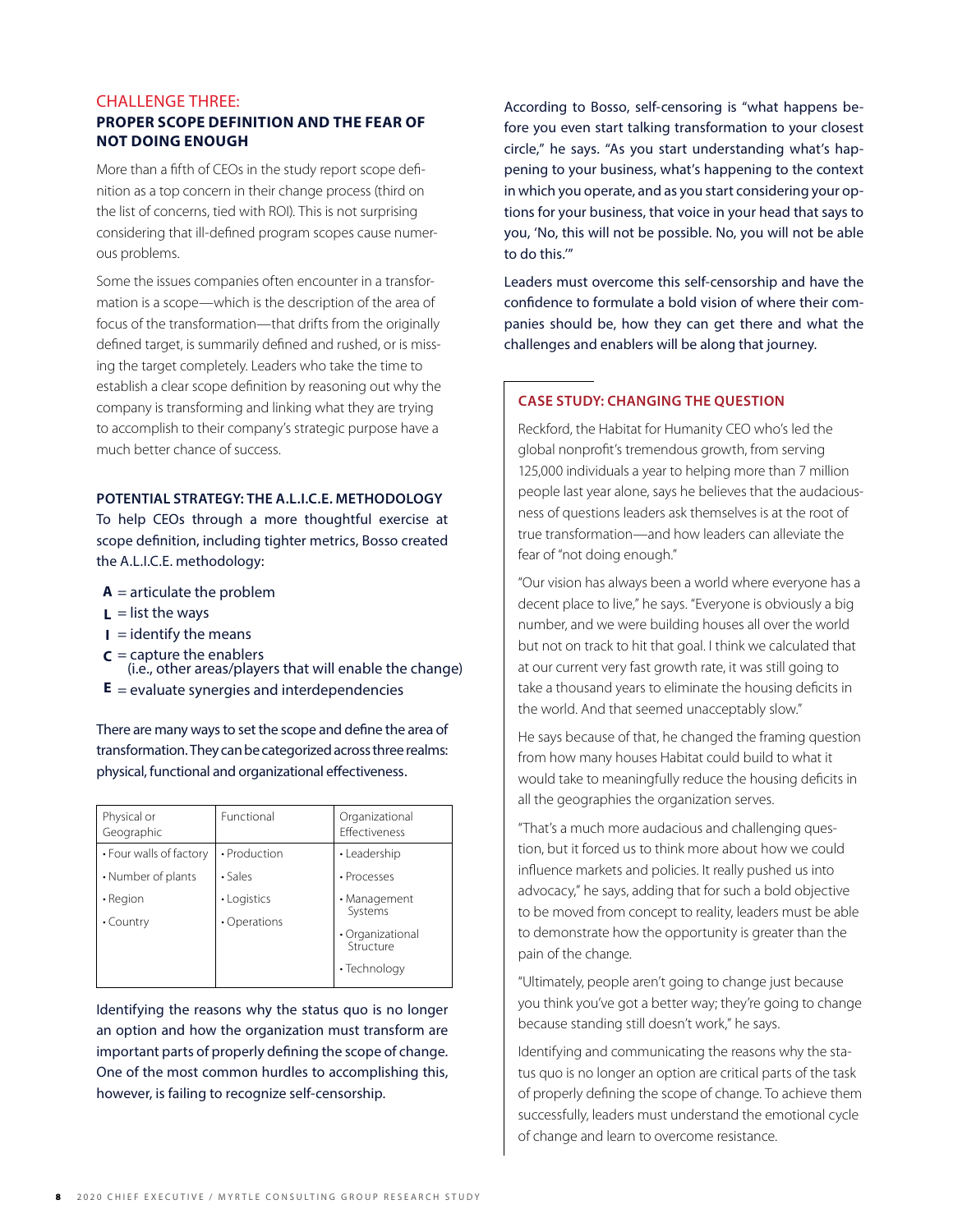#### CHALLENGE FOUR:

#### **OVERCOMING (OR AVOIDING) EMPLOYEE RESISTANCE**

Depending on the scope of change, employee resistance can be a considerable deterrent to undertaking a transformation. Even those companies making a minor change such as swapping out an old system or improving an outdated process can experience resistance from those impacted by the change.

#### **POTENTIAL STRATEGY: PUT THEM IN CHARGE/ ANSWER THE UNSPOKEN QUESTION**

Understanding group dynamics can be advantageous, especially when dealing with individuals who are vocal about their resistance. Change management experts suggest, for example, that high-potential individuals known to be resistant should be selected as team members and made responsible for implementing tools. By making them part of the solution, you disable their propensity to resist.

The team must work tirelessly to achieve goals and objectives but must keep people front and center. It is important to get employees to articulate their fears so they can be addressed. Even if you can't give everyone what they want, acknowledging fear and showing empathy will help build the mutual trust necessary to strengthen relationships with and within the team.

Further, understanding human urgency is exponentially more important than explaining transformation activities. The key to winning others over is being able to find answers to the common, unspoken question: What's in it for me? That answer is an individual one and is often completely unrelated to the overall transformation objectives.

#### **A CASE STUDY: THE GWC APPROACH**

Nick Eleftheriou, president and CEO of Pioneer Industries and former 3M executive, says employee resistance was a top concern for him when deciding to build a framework for scaling to have an organization that matches the revenue growth. "This company started 35 years ago in the owner's garage and has scaled now to be a nationwide company selling in all 50 states with tens of millions of dollars of revenue," he says. "There's still a lot of processes that need to exist that don't or are in development, and, as an entrepreneurial company, we still have people who

operate like we did 10 years ago, and we can't do that if we are going to continue to grow."

To do so, the company has been working over the past year to implement an operating system focused on personal accountability and encouraging people to operate within the framework more independently—a strategy he learned from Gino Wickman's book *Traction: Get a Grip on Your Business.* He says this has allowed him, as CEO, to become more of a visionary and taper his operational oversight focus that, he says, was not conducive to longterm growth. "It's a matter of really building the leadership team and then encouraging them to continue building their own teams."

Since this transformation is affecting employees directly, in their respective functions, he says the company has had to do a lot of "people work," having open and honest conversations with employees to make sure they understand their new role, that they want it, and that they have the capacity to do it—something he calls the GWC approach: 1.Do you Get it?

2.Do you Want it?

3.Do you have the Capacity for it?

"We really stress being open and honest, so we have a people analyzer tool that we use for not just the leadership team but for everybody in the organization," he says, adding that the company also has a 360 peer evaluation system based on how they adhere to core values and keep the focus on the greater good of the company. "Obviously, it's a process and it takes time, and not everybody comes to the same epiphany at the same time. Everybody has to go through their own mental process, but we've been encouraging that honest behavior. We've had people who had been very resistant either agree to move into a different position, in some cases step back from their roles, be reassigned. It's done in a way that is not a judgment on the person. It, in fact, takes a lot of courage for people to do that. And I think that that is something that is done with a lot of respect for the person and in a way that they don't feel like they're being put on the spot."

*f* Ultimately, people aren't going **to change just because you think you've got a better way; they're going to change because standing still doesn't work."** 

—Jonathan Reckford, CEO, Habitat for Humanity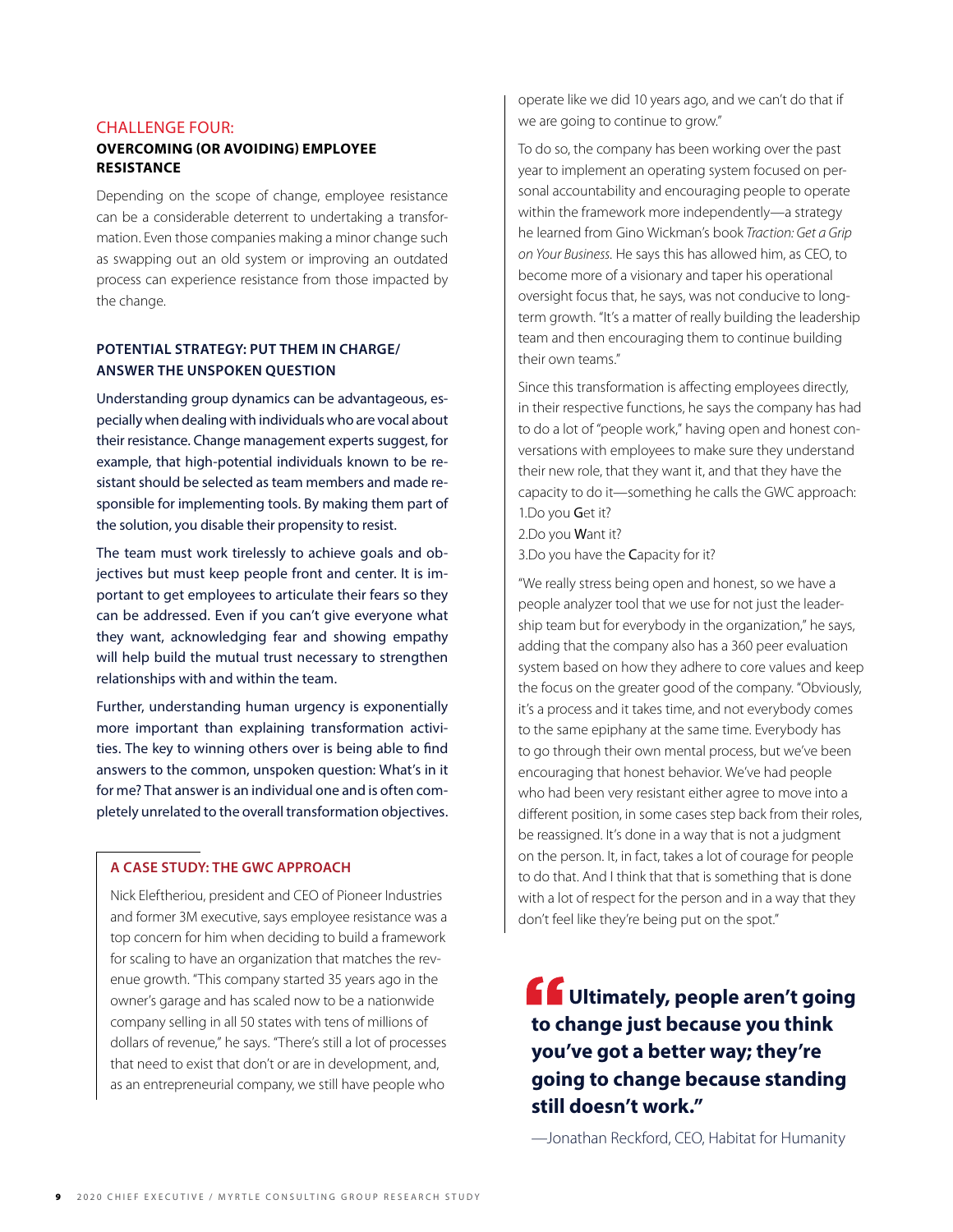#### **CONCLUSION**

Change is everywhere, whether you're driving it or not. Leaders who do not recognize change or the need for change are often placed in a reactive role, where they must deal with the effects of change they did not create. This can lead to unintended consequences and a loss of focus.

Rather, leaders must view transformation as the very core of their mission and promise to employees and communities. Transformation is a highly human-centric task, and it must be carried out by and through people, with a human-first perspective, and sustained through engagement. It is not merely the act of upgrading technology and implementing new processes; it is a rallying call for all those touched by the change, in the present and the future.

#### **CONTRIBUTORS**

Edwin Bosso, Founder and CEO, Myrtle Consulting Group Melanie C. Nolen, Director of Research, Chief Executive Group Dan Bigman, Editor-in-Chief and Chief Content Officer, Chief Executive Group Gayle Erickson, Art Director, Chief Executive Group



# **Chief Executive**

Chief Executive Group exists to improve the performance of U.S. CEOs and corporate directors, helping leaders grow companies, build communities and strengthen society. Through our peer networks, live events, proprietary research and flagship publications–Chief Executive magazine, ChiefExecutive.net, Corporate Board Member magazine and BoardMember.com–we connect business leaders, sharing your experience, insights and hard-won wisdom to mutually benefit each other. Visit [ChiefExecutive.net](http://ChiefExecutive.net) and [BoardMember.com](http://BoardMember.com) for more information.



Myrtle Consulting Group drives operational transformation within manufacturing, processing and distribution organizations globally. Using a practical, needs-based approach, Myrtle blends methodologies and technologies into custom solutions that improve operational performance and generate sustainable business transformation. Learn more at [www.myrtlegroup.com.](http://www.myrtlegroup.com)